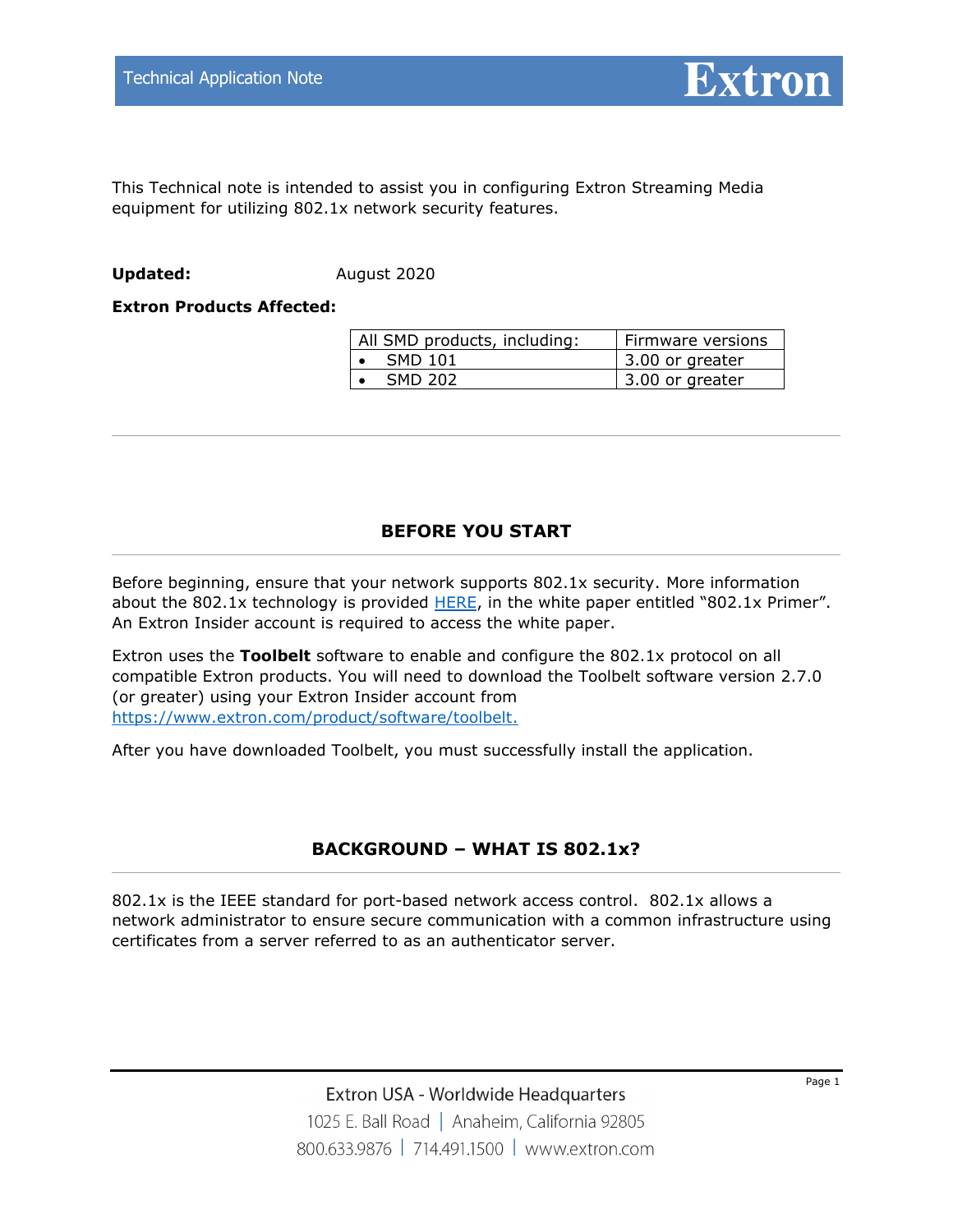

# **GETTING STARTED**

Open Toolbelt

Locate the SMD product you wish to add to your 802.1X deployment

Select the SMD by clicking on the IP address (hyper link not shown here).

| <b>ILL</b> Toolbelt<br>File Tools Help |                                                                            |                                      |                                                           |                                             |                                            |
|----------------------------------------|----------------------------------------------------------------------------|--------------------------------------|-----------------------------------------------------------|---------------------------------------------|--------------------------------------------|
| ΔÄ<br>٠<br>Discovery<br>Add            | 面<br>T<br>Filter<br>Clear                                                  | 届<br>$\Box$<br>Fields<br>Group       |                                                           |                                             |                                            |
| IP Address                             | <b>MAC Address</b>                                                         | Model Name                           | Device Type                                               | <b>Firmware Version</b>                     | Displaying 103 device(s)<br><b>Actions</b> |
| Α                                      | 00-05-A6-19-17-22                                                          | NAVigator                            | NAV                                                       | 1.00.0006-b033                              | $0 +$                                      |
| $\mathbf{a}$                           | 00-05-A6-17-CA-3C NBP 100                                                  |                                      | Network Button Panel                                      | 1.02.0000-b001                              | ◎上                                         |
| m<br>a                                 | 00-05-A6-15-BF-4B                                                          | NBP 105 D                            | Network Button Panel                                      | 1.01.0000-b005                              | $0 +$                                      |
| $\mathbf{a}$                           | 00-05-A6-15-BF-63                                                          | NBP 105 D                            | Network Button Panel                                      | 1.00.0000-b010                              | $0 +$                                      |
| m<br>Α                                 | 00-05-A6-15-BF-0B                                                          | NBP 106 D                            | Network Button Panel                                      | 1.00.0000-b011                              | ◎▲                                         |
| $\mathbf{a}$                           | 00-05-A6-15-BF-5B                                                          | NBP 108 D                            | Network Button Panel                                      | 1.00.0000-b011                              | ◎▲                                         |
| $\mathbf{a}$                           | 00-05-A6-15-BF-4D NBP 108 D                                                |                                      | Network Button Panel                                      | 1.00.0000-b011                              | $0 +$                                      |
| $\Delta$<br>m                          | 00-05-A6-15-BE-F5 NBP 110 D                                                |                                      | Network Button Panel                                      | 1.00.0000-b010                              | 04                                         |
| $\mathbf{a}$                           |                                                                            | 00-05-A6-16-45-7D ShareLink Pro 1000 | Collaboration System                                      | 1.05.0000-b002                              | $0 +$                                      |
| $\mathbf{a}$                           |                                                                            |                                      | 00-05-A6-1B-95-59 ShareLink Pro 1000 Collaboration System | 1.04.0002-b002                              | 04                                         |
| $\mathbf{a}$                           | 00-05-A6-19-CA-B6 ShareLink Pro 500                                        |                                      | Collaboration System                                      | 1.04.0000-b003                              | $0 +$                                      |
| $\mathbf{a}$<br>m                      | 00-05-A6-08-80-57 SMD 101                                                  |                                      | Streaming                                                 | 3.00.0000-b010                              | $0 +$                                      |
| $\mathbf{a}$                           | 00-05-A6-0A-5C-9A SMD 101                                                  |                                      | Streaming                                                 | 3.00.0000-b009                              | $0 +$                                      |
| $\mathbf{a}$<br>e si                   | 00-05-A6-0C-87-32 SMD 101                                                  |                                      | Streaming                                                 | 2.04.0000-b009                              | 04                                         |
| $\Delta$                               | 00-05-A6-0C-87-21 SMD 101                                                  |                                      | Streaming                                                 | 2.04.0000-b009                              | $0 +$                                      |
| $\Delta$<br>œ                          | 00-05-A6-13-D4-8A SMD 101                                                  |                                      | Streaming                                                 | 3.00.0000-b010                              | $0 +$                                      |
| $\mathbf{a}$                           | 00-05-A6-0F-EC-69 SMD 202                                                  |                                      | Streaming                                                 | 2.04.0000-b009                              | $0 +$                                      |
| $\mathbf{a}$<br>×                      | 00-05-A6-15-AA-8A SMD 202                                                  |                                      | Streaming                                                 | 2.04.0000-b009                              | ◎土                                         |
| Α                                      | 00-05-A6-18-3A-F0 SMD 202                                                  |                                      | Streaming                                                 | 2.04.0000-b009                              | $0 +$                                      |
| $\mathbf{a}$<br>w                      | 00-05-A6-11-88-AC SMD 202                                                  |                                      | Streaming                                                 | 3.00.0000-b010                              | 04                                         |
| $\mathbf{a}$                           | 00-05-A6-10-41-0F SMD 202                                                  |                                      | Streaming                                                 | 2.04.0000-b009                              | $0 +$                                      |
| $\mathbf{a}$<br>$\sim$                 | 00-05-A6-12-1C-67 SMD 202<br>and and the transportation of the state and a |                                      | Streaming<br>car in the                                   | 3.00.0000-b010<br>with a complete three and | ◎▲<br>and the                              |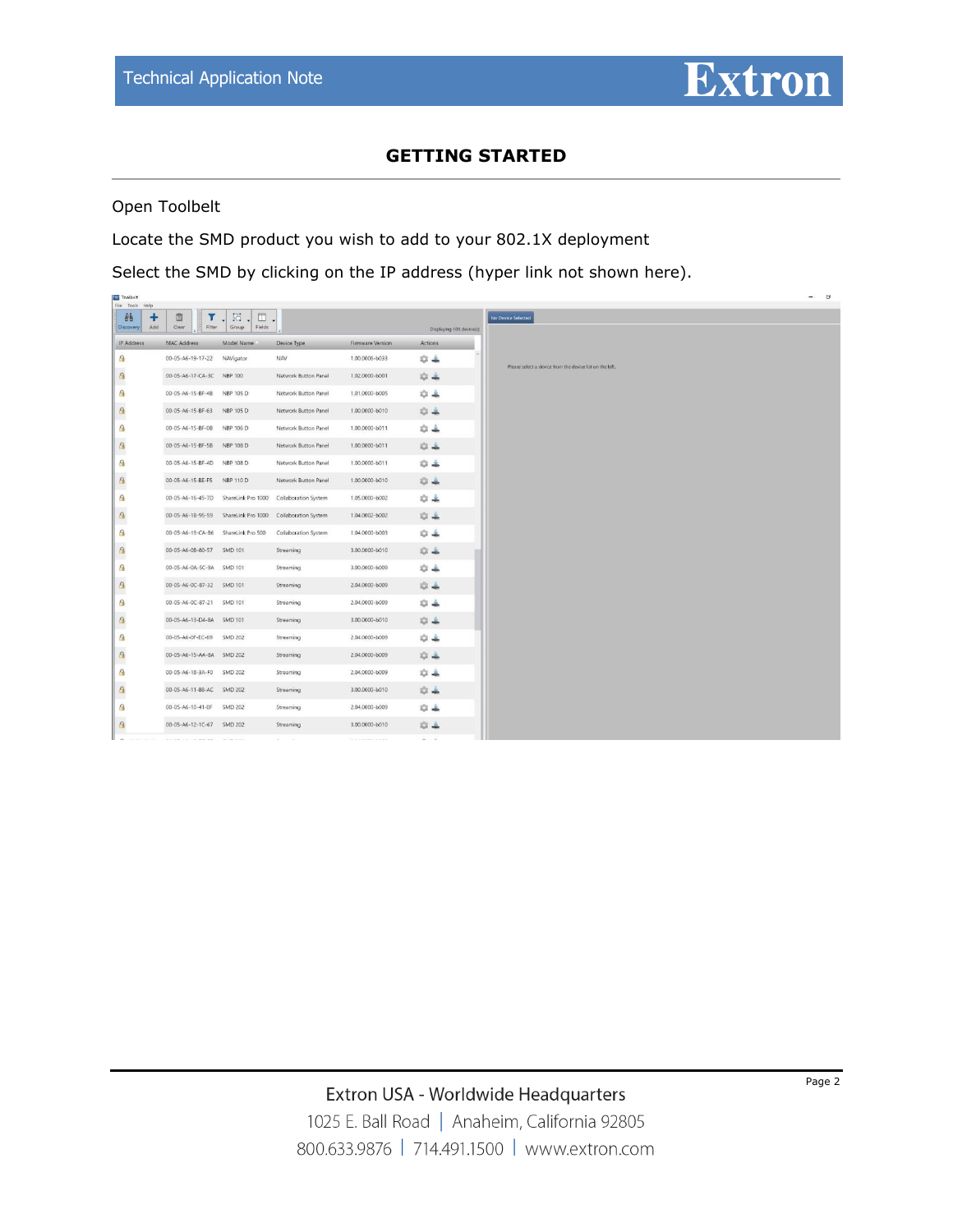

## Enter the Username and Password for your SMD

| <b>The Toolbelt</b>                                   |                                  |                                    |                             |                  |                                             | <b>DF</b><br><b>Service</b>                                                                                         |  |
|-------------------------------------------------------|----------------------------------|------------------------------------|-----------------------------|------------------|---------------------------------------------|---------------------------------------------------------------------------------------------------------------------|--|
| File Tools Help<br>٠<br>4â<br>Add<br><b>Discovery</b> | Y<br>面<br>Filter<br>Clear        | $\Box$<br>届<br>Fields<br>Group     |                             |                  | Displaying 101 device(s)                    | <b>Connection Timeout</b>                                                                                           |  |
| IP Address                                            | MAC Address                      | Model Name                         | Device Type                 | Firmware Version | Actions                                     |                                                                                                                     |  |
| nP                                                    | 00-05-A6-1B-95-59                | ShareLink Pro 1000                 | Collaboration System        | 1.04.0002-b002   | ◎■                                          |                                                                                                                     |  |
| $\mathbf{a}$                                          | 00-05-A6-19-CA-B6                | ShareLink Pro 500                  | Collaboration System        | 1.04.0000-b003   | ◎よ                                          | The connection timed out. Please try again by double clicking the selected device from the device list on the left. |  |
| $\mathbf{a}$                                          | 00-05-A6-0A-5C-9A SMD 101        |                                    | Streaming                   | 3.00.0000-b009   | 04                                          |                                                                                                                     |  |
| $\mathbf{f}$                                          | 00-05-A6-08-80-57 SMD 101        |                                    | Streaming                   | 3.00.0000-b010   | $0 +$                                       |                                                                                                                     |  |
| $\mathbf{a}$                                          | 00-05-A6-OC-87-32 SMD 101        |                                    | Streaming                   | 2.04.0000-b009   | 04                                          |                                                                                                                     |  |
| $\mathbf{a}$                                          | 00-05-A6-OC-87-21 SMD 101        |                                    | Streaming                   | 2.04.0000-b009   | $0 - 1$                                     |                                                                                                                     |  |
| a s<br>$\mathbf{\Omega}$                              | 00-05-A6-13-D4-BA                | <b>SMD 101</b>                     | Streaming                   | 3.00.0000-b010   | Enteryour credentials                       | $\times$                                                                                                            |  |
| $\mathbf{a}$                                          | 00-05-A6-12-1C-67 SMD 202        |                                    | Streaming                   | 3.00.0000-b010   | Please provide credentials for 10.80.40.140 |                                                                                                                     |  |
| Α                                                     | 00-05-A6-18-3A-BE SMD 202        |                                    | Streaming                   | 2.04.0000-b009   | <b>EXTRON</b><br>19.<br><b>TB</b>           |                                                                                                                     |  |
| $\mathbf{a}$                                          | 00-05-A6-11-88-AC SMD 202        |                                    | Streaming                   | 3.00.0000-b010   |                                             | 10.80.40.140                                                                                                        |  |
| $\mathbf{a}$                                          | 00-05-A6-18-DE-5D                | <b>SMD 202</b>                     | Streaming                   | 2.04.0000-b009   | Username<br>admin                           |                                                                                                                     |  |
| $\mathbf{a}$                                          | 00-05-A6-10-41-0F                | <b>SMD 202</b>                     | Streaming                   | 2.04.0000-b009   | Password                                    |                                                                                                                     |  |
| <b>STAR</b><br>A                                      | 00-05-A6-0F-EC-69                | <b>SMD 202</b>                     | Streaming                   | 2.04.0000-b009   |                                             |                                                                                                                     |  |
| $\mathbf{a}$                                          | 00-05-A6-15-AA-8A SMD 202        |                                    | Streaming                   | 2.04.0000-b009   |                                             | Cancel<br>Enter                                                                                                     |  |
| $\mathbf{a}$                                          | 00-05-A6-18-3A-F0 SMD 202        |                                    | Streaming                   | 2.04.0000-b009   | $0 - 4$                                     |                                                                                                                     |  |
| $\mathbf{a}$                                          | 00-05-A6-1A-43-90 TLC Pro 1026M  |                                    | <b>TouchLink Controller</b> | 3.05.0000-b011   | $0 +$                                       |                                                                                                                     |  |
| 23<br>$\mathbf{a}$                                    |                                  | 00-05-A6-1A-8A-28 TLC Pro 1026M NC | <b>TouchLink Controller</b> | 3.05.0000-b005   | $0 - 1$                                     |                                                                                                                     |  |
| $\mathbf{a}$                                          | 00-05-A6-0E-7F-8F                | TLC Pro 521M                       | <b>TouchLink Controller</b> | 3.01.0000-b005   | 0.4                                         |                                                                                                                     |  |
| T.<br>$\mathbf{a}$                                    | 00-05-A6-0E-58-F7 TLI Pro 101    |                                    | TouchLink Interface         | 3.00.0000-b004   | $0 - 1$                                     |                                                                                                                     |  |
| $\mathbf{a}$                                          | 00-05-A6-13-8F-CE TLP Pro 1022M  |                                    | TouchLink Panel             | 3.02.0000-b006   | $0 +$                                       |                                                                                                                     |  |
| ÷<br>$\mathbf{a}$                                     | 00-05-A6-10-20-37 TLP Pro 1022T  |                                    | TouchLink Panel             | 3.03.0000-b010   | $0 - 1$                                     |                                                                                                                     |  |
| $\mathbf{a}$                                          | 00-05-A6-14-45-9C TLP Pro 1025T  |                                    | TouchLink Panel             | 3.00.0000-b006   | $0 +$                                       |                                                                                                                     |  |
| n a<br>$\Delta$                                       | 00-05-A6-14-19-A7 TLP Pro 1220MG |                                    | <b>TouchLink Panel</b>      | 3.01.0002-b001   | 介山                                          |                                                                                                                     |  |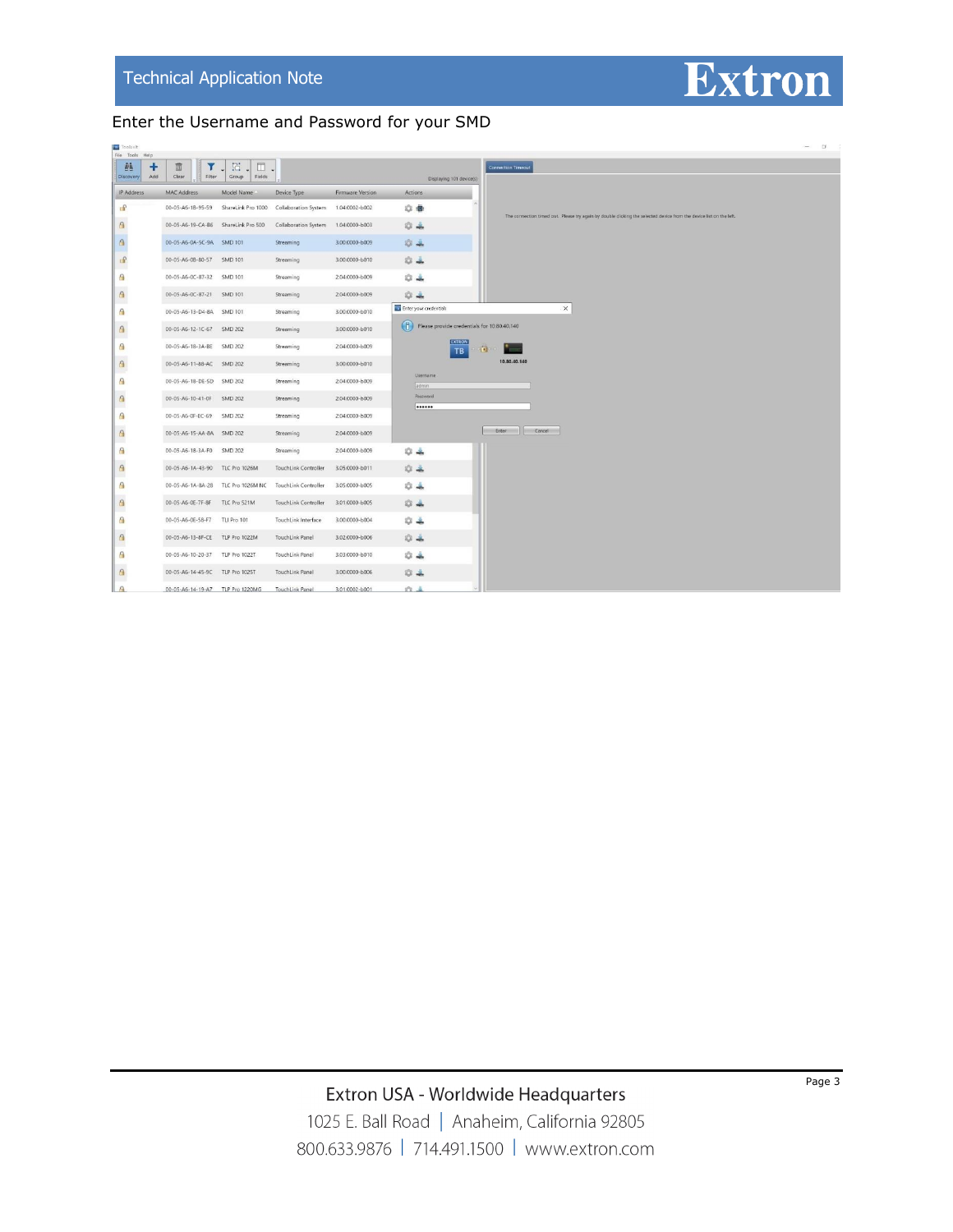

# Enable 802.1X

## Click Manage Certificates

| <b>ILL</b> foolbelt<br>File Tools Help |                                     |                 |                                         |                         |                          |                                                                        | $   -$              |
|----------------------------------------|-------------------------------------|-----------------|-----------------------------------------|-------------------------|--------------------------|------------------------------------------------------------------------|---------------------|
| άã<br>٠                                | 面<br>T                              | 陆<br>▥          |                                         |                         |                          | Device Information Network Date and Time User Management Logs Security |                     |
| Add<br>Discovery                       | Filter<br>Clear                     | Fields<br>Group |                                         |                         | Displaying 101 device(s) | 102.1X Authentication                                                  |                     |
| IP Address                             | <b>MAC Address</b>                  | Model Name      | Device Type                             | <b>Firmware Version</b> | <b>Actions</b>           | Authentication Settings<br>Enable IEEE 802.1X Authentication           | Manage Certificates |
| $\mathbf{r}$                           | 00-05-A6-1B-95-59                   |                 | ShareLink Pro 1000 Collaboration System | 1.04.0002-b002          | ◎●                       | Authentication Method<br>Protected EAP (PEAP) - MSCHAPV2               |                     |
| $\mathbf{a}$                           | 00-05-A6-19-CA-B6 ShareLink Pro 500 |                 | Collaboration System                    | 1.04.0000-b003          | $0 -$                    | EAP-TLS Certificate                                                    |                     |
| $\Delta$                               | 00-05-A6-0A-5C-9A SMD 101           |                 | Streaming                               | 3.00.0000-b009          | 04                       |                                                                        |                     |
| ்                                      | 00-05-A6-0B-80-57 SMD 101           |                 | Streaming                               | 3.00.0000-b010          | $0 +$                    |                                                                        |                     |
| $\mathbf{a}$                           | 00-05-A6-0C-87-32 SMD 101           |                 | Streaming                               | 2.04.0000-b009          | ಂತಿ                      |                                                                        |                     |
| $\mathbf{a}$<br>S.                     | 00-05-A6-0C-87-21 SMD 101           |                 | Streaming                               | 2.04.0000-b009          | $\circ$ $\cdot$          |                                                                        |                     |
| $\triangle$                            | 00-05-A6-13-D4-8A SMD 101           |                 | Streaming                               | 3.00.0000-b010          | 04                       |                                                                        |                     |
| $\mathbf{a}$<br>×.                     | 00-05-A6-12-1C-67 SMD 202           |                 | Streaming                               | 3.00.0000-b010          | 04                       |                                                                        |                     |
| $\mathbf{a}$                           | 00-05-A6-18-3A-BE SMD 202           |                 | Streaming                               | 2.04.0000-b009          | ◎▲                       |                                                                        |                     |
| $\theta$                               | 00-05-A6-11-88-AC SMD 202           |                 | Streaming                               | 3.00.0000-b010          | $04 - 10 = 10$           |                                                                        |                     |
| $\mathbf{a}$                           | 00-05-A6-18-DE-5D SMD 202           |                 | Streaming                               | 2.04.0000-b009          | ಂತಿ                      |                                                                        |                     |
| $\theta$<br>o en                       | 00-05-A6-10-41-0F SMD 202           |                 | Streaming                               | 2.04.0000-b009          | $\circ$ $\cdot$          |                                                                        |                     |
| $\Delta$                               | 00-05-A6-0F-EC-69 SMD 202           |                 | Streaming                               | 2.04.0000-b009          | 04                       |                                                                        |                     |
| $\mathbf{a}$<br>W                      | 00-05-A6-15-AA-8A SMD 202           |                 | Streaming                               | 2.04.0000-b009          | 24                       |                                                                        |                     |
| $\mathbf{a}$                           | 00-05-A6-18-3A-F0 SMD 202           |                 | Streaming                               | 2.04.0000-b009          | ಂತ್ಮಿ                    |                                                                        |                     |
| $\theta$                               | 00-05-A6-1A-43-90 TLC Pro 1026M     |                 | TouchLink Controller                    | 3.05.0000-b011          | $24 - 16$                |                                                                        |                     |
| $\mathbf{a}$                           | 00-05-A6-1A-8A-28 TLC Pro 1026M NC  |                 | TouchLink Controller                    | 3.05.0000-b005          | ್ಲ                       |                                                                        |                     |
| $\mathbf{a}$<br>a an                   | 00-05-A6-0E-7F-8F TLC Pro 521M      |                 | TouchLink Controller                    | 3.01.0000-b005          | $04 -$                   |                                                                        |                     |
| Δ                                      | 00-05-A6-0E-58-F7 TLI Pro 101       |                 | TouchLink Interface                     | 3.00.0000-b004          | 04                       |                                                                        |                     |
| $\mathbf{a}$                           | 00-05-A6-13-8F-CE TLP Pro 1022M     |                 | TouchLink Panel                         | 3.02.0000-b006          | 0.4                      |                                                                        |                     |
| $\theta$                               | 00-05-A6-10-20-37 TLP Pro 1022T     |                 | TouchLink Panel                         | 3.03.0000-b010          | ಂತ                       |                                                                        |                     |
| $\theta$                               | 00-05-A6-14-45-9C TLP Pro 1025T     |                 | TouchLink Panel                         | 3.00.0000-b006          | $\sum_{i=1}^{n}$         |                                                                        |                     |
| LA                                     | 00-05-A6-14-19-A7 TLP Pro 1220MG    |                 | TouchLink Panel                         | 3.01.0002-b001          | 合 3                      |                                                                        |                     |

## Click the button labeled Add

Select your Certificate type